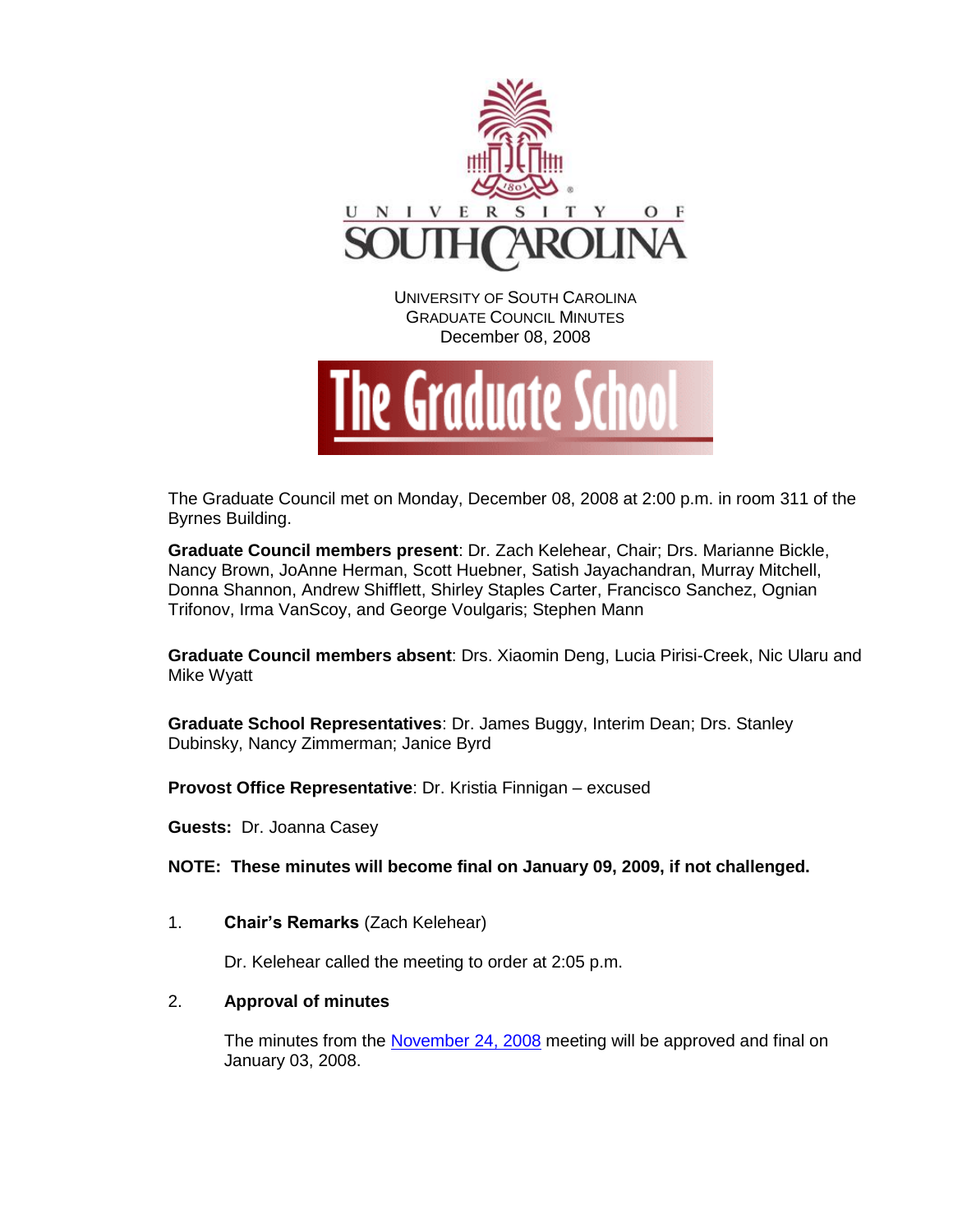# 3. **Report of the Interim Dean of The Graduate School** (James Buggy)

Dr. Buggy referenced a recent message from President Harris Pastides regarding the severity of the budget crisis. Dr. Buggy advised the Council to read the document for an appreciation of changes that will affect graduate education:

[http://president.sc.edu/statements\\_speeches/facstaff\\_12082008.php.](http://president.sc.edu/statements_speeches/facstaff_12082008.php)

- Dr. Buggy advised the Council that the Fall 2008 Doctoral Commencement and Hooding Ceremony will be held on Monday, December  $15<sup>th</sup>$  at 1:30 pm. Dr. Kelehear will lead the procession of the doctoral candidates and all Council members are encouraged to attend. More information regarding the commencement exercises can be located on the Graduate School website [http://129.252.250.139/commencement/hoodingceremony.htm.](http://129.252.250.139/commencement/hoodingceremony.htm)
- Dr. Buggy reported on the Fall 2008 Meeting of Graduate Directors and Program Administrators held on Thursday, December 04<sup>th</sup>. Dr. Buggy advised that the Agenda was sent to all Council members and serves as an informative document for individuals who were unable to attend or as use as a reference.
- The Report on Graduate Student Life, chaired by Dean Michael Amiridis was not yet sent to the Council. Dr. Buggy will attach the document to the agenda for next month's Graduate Council meeting to be held on January 26, 2009. Dr. Buggy will also email the document to all Council members.
- Dr. Buggy advised the Council that *The Chronicle of Higher Education* has published results of a survey regarding stipends for Graduate Assistants [http://chronicle.com/stats/stipends/.](http://chronicle.com/stats/stipends/) This database shows the stipends and benefits provided to graduate assistants at more than 100 colleges and universities. All data were reported by the universities and are for the 2008- 09 academic year and include the average stipends for six disciplines: biology, economics, english, history, mechanical engineering, and sociology. The Graduate School has participated so that USC graduate students can compare their stipends to that of other institutions.
- Dr. Buggy stated that *The Chronicle of Higher Education* includes an update about the National Research Council (NRC) assessment of doctoral programs referenced at the Council of Graduate Schools annual meeting held in Washington, DC last week. There an announcement from Charlotte Kuh, Coordinator NRC, stating that the report will be issued in mid-February 2009:

[http://chronicle.com/daily/2008/12/8111n.htm?utm\\_source=at&utm\\_medium](http://chronicle.com/daily/2008/12/8111n.htm?utm_source=at&utm_medium=en)  $=$ en.

- 4. **Report of the Associate Dean / Secretary of the Graduate Council** (Stanley Dubinsky and Nancy Zimmerman)
	- No report
- 5. **Report of the Graduate Student Association Representative** (Stephen Mann)
	- No report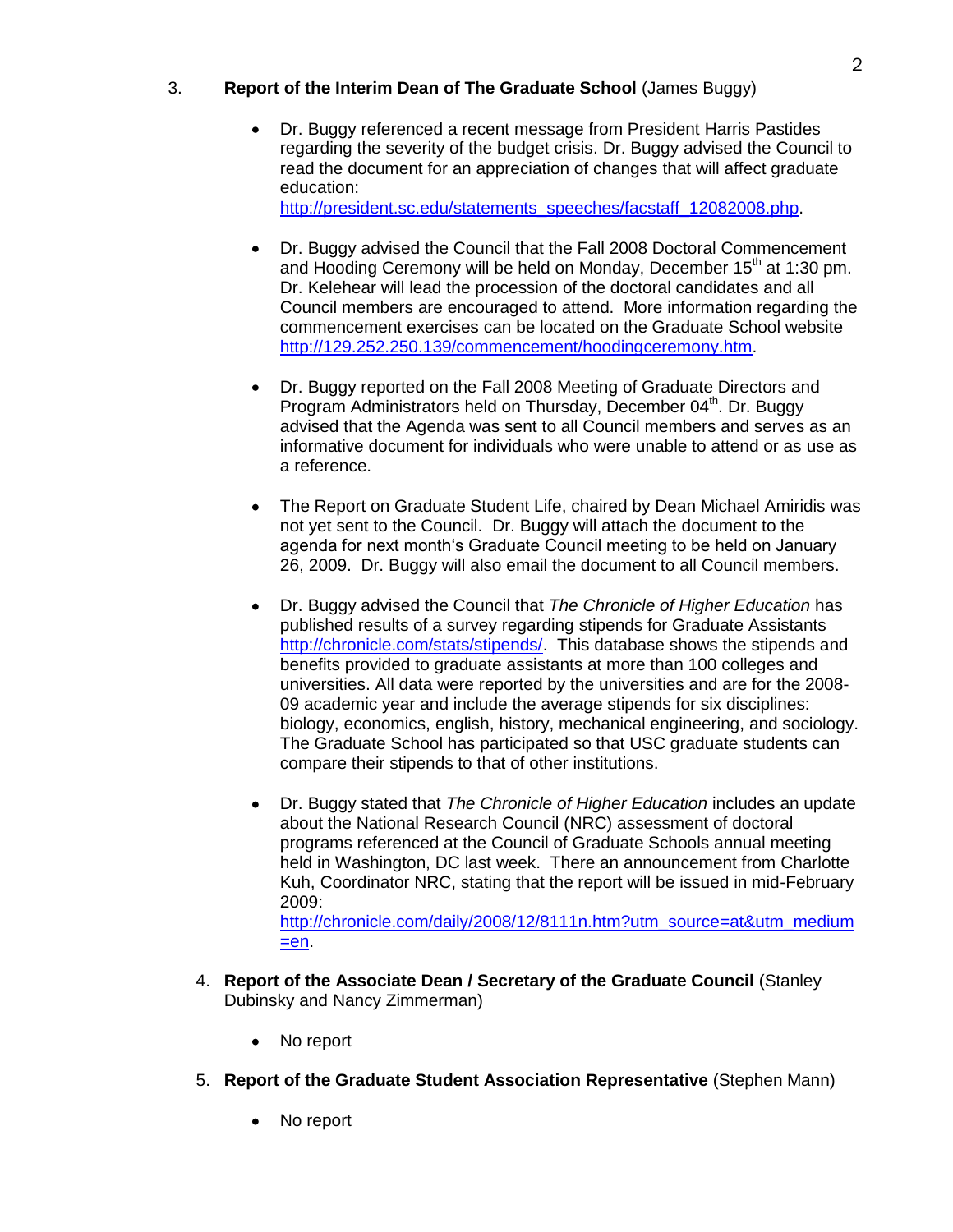- 6. **Report of the Academic Policy and Practices Committee** (Zach Kelehear)
	- No report
- 7. **Other Committee Reports**

None

8. **Report of the Committee on 500/600 Level Courses, Distance Education, and Special Courses** (Nancy Zimmerman)

#### **500-600 Level Courses:**

The next meeting of the Committee on Curricula and Courses will be held January 16, 2009.

## **TIP Approvals:**

Administrative approval of technology assisted instruction delivery proposals was given for the following existing courses:

[NURS 710](http://www.gradschool.sc.edu/gradcouncil/Curricula/TIP%20NURS%20710.PDF) [NURS 732](http://www.gradschool.sc.edu/gradcouncil/Curricula/TIP%20NURS%20732.PDF) [NURS 898](http://www.gradschool.sc.edu/gradcouncil/Curricula/TIP%20NURS%20898(2).PDF)

9. **Fellowships Committee** (Stanley Dubinsky)

Dr. Zimmerman advised the Council that deadlines for Fellowships and Awards are soon approaching and can be viewed on The Graduate School website [http://www.gradschool.sc.edu/support/.](http://www.gradschool.sc.edu/support/)

10. **Report of the Humanities, Social Sciences, Education, and Related Professional Programs Committee** (Murray Mitchell)

# **COLLEGE OF ARTS AND SCIENCES**

*Anthropology* 

New Course Proposal: **APPROVED ANTH 797** [Reading and Research \(3\)](http://www.gradschool.sc.edu/gradcouncil/Curricula/NCP%20ANTH%20797.pdf)

Independent study course designed to facilitate student's research. An independent study contract with content approved by instructor is required.

Prereq: Permission of the instructor.

[Effective: Spring 2009]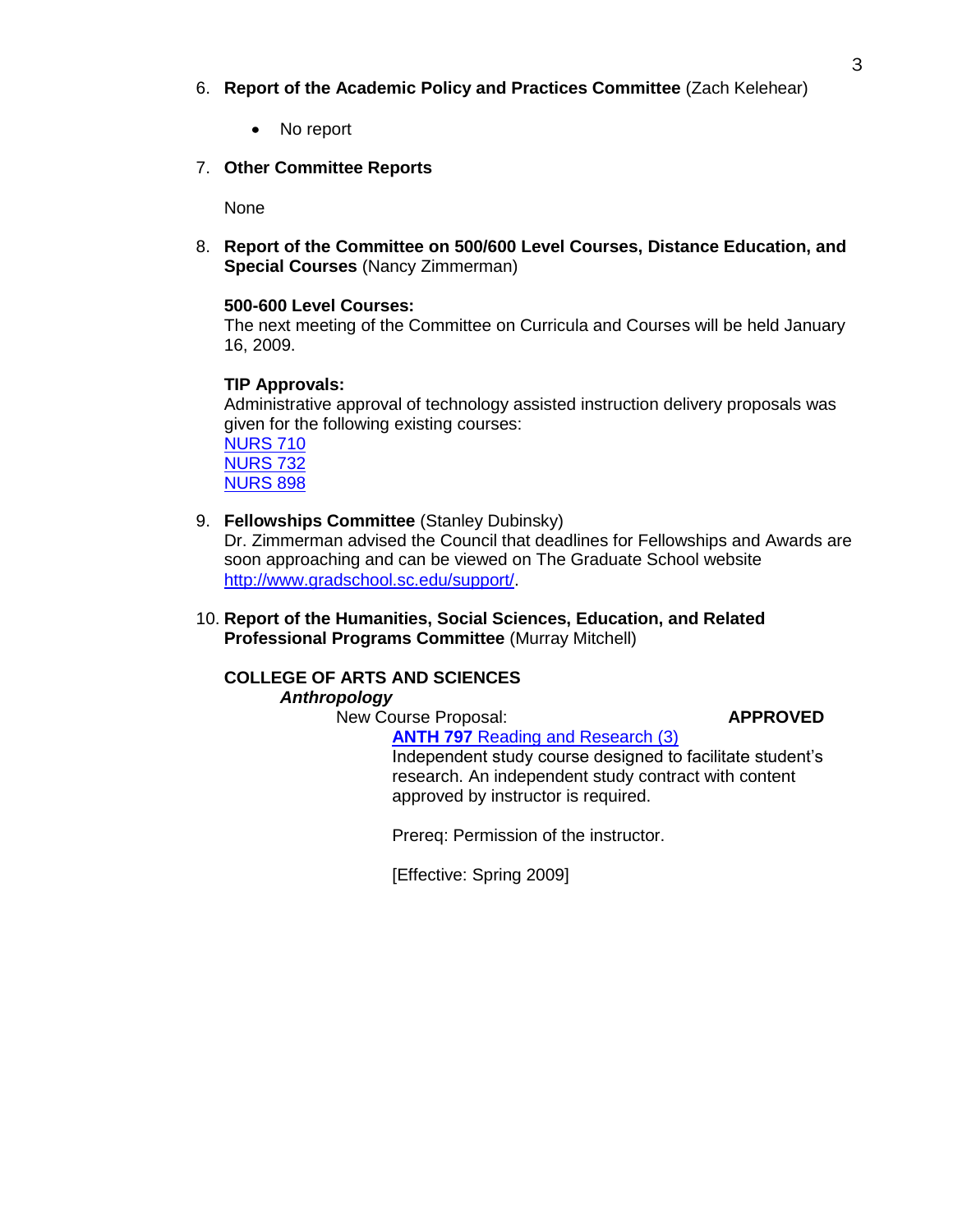11. **Report of Science, Math, and Related Professional Programs Committee** (Mike Wyatt)

### **ARNOLD SCHOOL OF PUBLIC HEALTH**

#### *Department of Health Promotion, Education and Behavior*

Course Change Proposal: **NOT APPROVED** 

#### **From: HPEB 770 Health Education in Developing** [Countries \(3\)](http://www.gradschool.sc.edu/gradcouncil/Curricula/CCP%20HPEB%20770.PDF)

 Development of programs in predominantly rural third world countries. Foreign nationals may substitute this course for HPEB 700.

# **To: HPEB 770** Social and Behavioral Perspectives (3)

 Concepts and theories from disciplines including anthropology, sociology, psychology, and communication applied to the analysis of health behaviors and health promotion programs across the world.

#### Course Change Proposal: **NOT APPROVED**

#### **From: HPEB 772** [Current Trends in Developing](http://www.gradschool.sc.edu/gradcouncil/Curricula/CCP%20HPEB-772.pdf)   [World Health \(3\)](http://www.gradschool.sc.edu/gradcouncil/Curricula/CCP%20HPEB-772.pdf)

 Development of programs in predominantly rural third world countries. Foreign nationals may substitute this course for HPEB 700.

#### **To: HPEB 772** Responding to Global Health Challenges (3) Selected global health challenges are used to examine sociopolitical, advocacy, policy, organizational, and programmatic actions by governmental, non governmental, and international institutions aiming to improve health in low- and middle- income countries.

# **SCHOOL OF MEDICINE**

# *Obstetrics and Gynecology*

# New Course Proposal: **APPROVED**

**HGEN 722** [Human and Medical Genetics \(3\)](http://www.gradschool.sc.edu/gradcouncil/Curricula/NCP%20HGEN%20722.pdf)

The principles of genetics as they apply to medicine and the basic concepts needed for an understanding of human genetics. Current knowledge and essential areas of research in human and medical genetics.

Prereq: BlOL 302 and 303 or equivalent with consent of instructor

[Effective: Spring 2009]

# 12. **Report of the Petitions and Appeals Committee** (JoAnne Herman)

No report